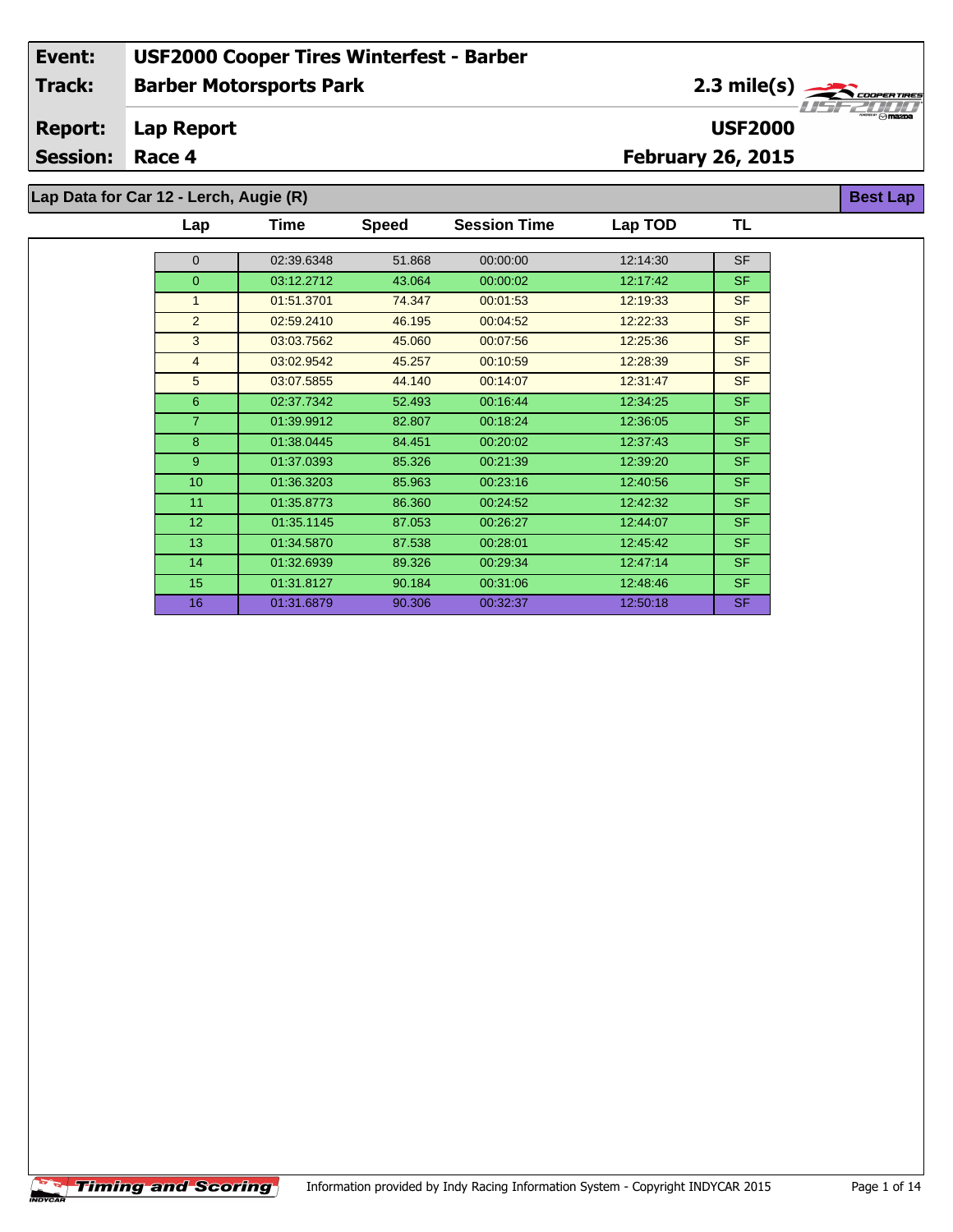2.3 mile(s)

**USF2000**

**Best Lap**

#### **Lap Report Report:**

**Session: Race 4**

 $\overline{\phantom{a}}$ 

## **February 26, 2015**

**Lap Data for Car 14 - Stephens, Michai (R)**

| Lap             | <b>Time</b> | <b>Speed</b> | <b>Session Time</b> | Lap TOD  | TL        |
|-----------------|-------------|--------------|---------------------|----------|-----------|
| $\Omega$        | 02:39.4074  | 51.942       | 00:00:00            | 12:14:28 | <b>SF</b> |
| $\overline{0}$  | 03:13.4561  | 42.800       | 00:00:01            | 12:17:42 | <b>SF</b> |
| 1               | 07:57.3832  | 17.345       | 00:07:59            | 12:25:39 | <b>SF</b> |
| 2               | 03:02.9446  | 45.260       | 00:11:02            | 12:28:42 | <b>SF</b> |
| 3               | 03:07.7153  | 44.109       | 00:14:09            | 12:31:50 | <b>SF</b> |
| $\overline{4}$  | 02:36.6242  | 52.865       | 00:16:46            | 12:34:26 | <b>SF</b> |
| 5               | 01:42.9448  | 80.431       | 00:18:29            | 12:36:09 | <b>SF</b> |
| 6               | 01:38.9096  | 83.713       | 00:20:08            | 12:37:48 | <b>SF</b> |
| $\overline{7}$  | 01:36.7588  | 85.574       | 00:21:45            | 12:39:25 | <b>SF</b> |
| 8               | 01:34.6018  | 87.525       | 00:23:19            | 12:40:60 | <b>SF</b> |
| 9               | 01:33.4580  | 88.596       | 00:24:53            | 12:42:33 | <b>SF</b> |
| 10              | 01:34.0372  | 88.050       | 00:26:27            | 12:44:07 | <b>SF</b> |
| 11              | 01:32.7390  | 89.283       | 00:27:59            | 12:45:40 | <b>SF</b> |
| 12 <sup>2</sup> | 01:32.1763  | 89.828       | 00:29:32            | 12:47:12 | <b>SF</b> |
| 13              | 01:31.7771  | 90.219       | 00:31:03            | 12:48:44 | <b>SF</b> |
| 14              | 01:31.9110  | 90.087       | 00:32:35            | 12:50:16 | <b>SF</b> |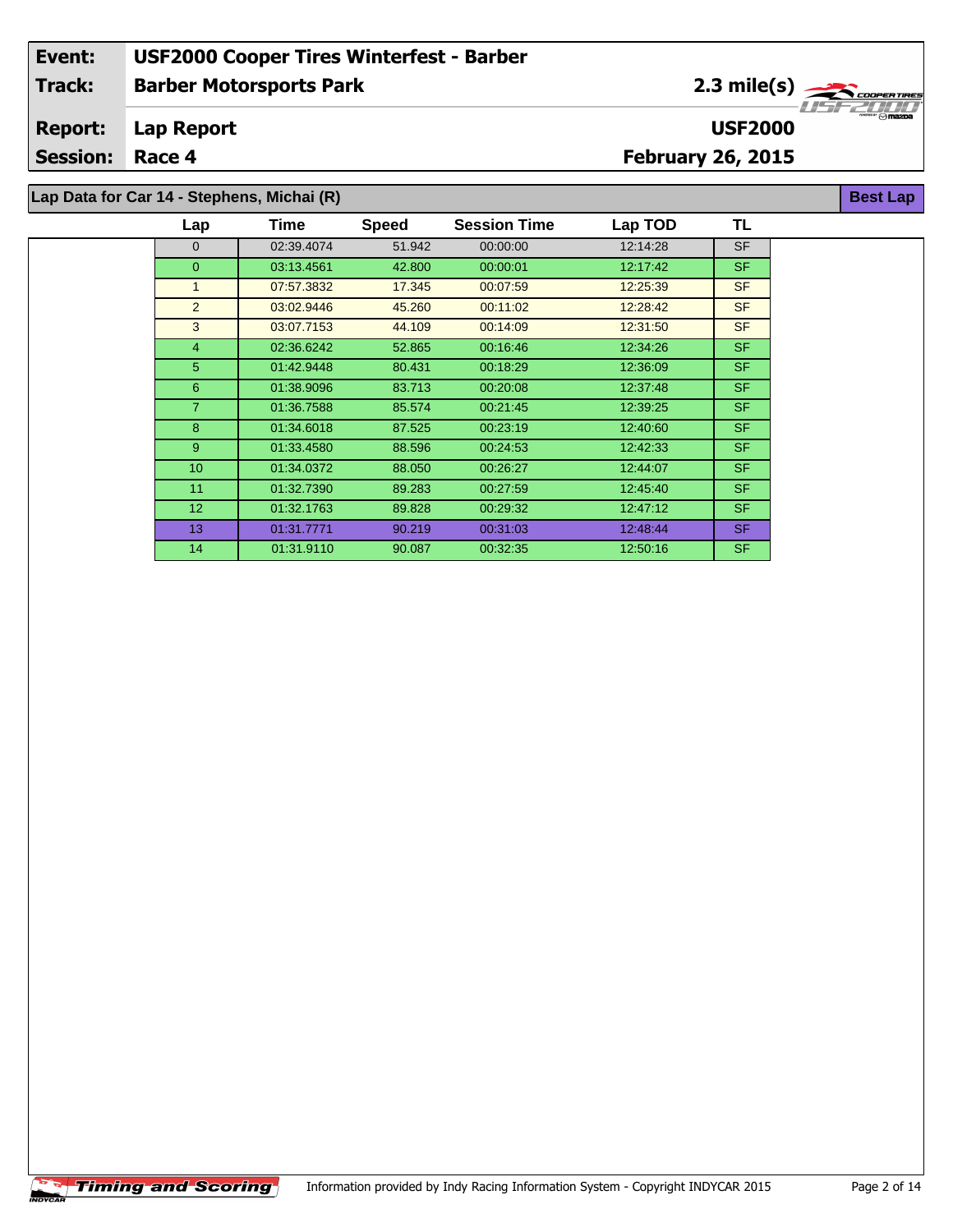2.3 mile(s)

**USF2000**

**Best Lap**

#### **Lap Report Report:**

**Session: Race 4**

## **February 26, 2015**

**Lap Data for Car 17 - Franzoni, Victor**

| Lap            | Time       | <b>Speed</b> | <b>Session Time</b> | Lap TOD  | TL        |
|----------------|------------|--------------|---------------------|----------|-----------|
| $\Omega$       | 02:43.0483 | 50.782       | 00:00:00            | 12:14:25 | <b>SF</b> |
| $\overline{0}$ | 03:15.2263 | 42.412       | 00:00:00            | 12:17:40 | <b>SF</b> |
| $\mathbf{1}$   | 01:45.4419 | 78.527       | 00:01:45            | 12:19:26 | <b>SF</b> |
| 2              | 03:01.8544 | 45.531       | 00:04:47            | 12:22:28 | <b>SF</b> |
| 3              | 03:04.4056 | 44.901       | 00:07:52            | 12:25:32 | <b>SF</b> |
| $\overline{4}$ | 03:03.3464 | 45.160       | 00:10:55            | 12:28:36 | <b>SF</b> |
| 5              | 03:07.2898 | 44.210       | 00:14:02            | 12:31:43 | <b>SF</b> |
| $6\phantom{1}$ | 02:38.5674 | 52.218       | 00:16:41            | 12:34:21 | <b>SF</b> |
| $\overline{7}$ | 01:33.3076 | 88.739       | 00:18:14            | 12:35:55 | <b>SF</b> |
| 8              | 01:30.0089 | 91.991       | 00:19:44            | 12:37:25 | <b>SF</b> |
| 9              | 01:28.4026 | 93.662       | 00:21:13            | 12:38:53 | <b>SF</b> |
| 10             | 01:27.7893 | 94.317       | 00:22:40            | 12:40:21 | <b>SF</b> |
| 11             | 01:27.1013 | 95.062       | 00:24:08            | 12:41:48 | <b>SF</b> |
| 12             | 01:26.7024 | 95.499       | 00:25:34            | 12:43:15 | <b>SF</b> |
| 13             | 01:26.3608 | 95.877       | 00:27:01            | 12:44:41 | <b>SF</b> |
| 14             | 01:26.6607 | 95.545       | 00:28:27            | 12:46:08 | <b>SF</b> |
| 15             | 01:26.4756 | 95.750       | 00:29:54            | 12:47:34 | <b>SF</b> |
| 16             | 01:26.2634 | 95.985       | 00:31:20            | 12:49:00 | <b>SF</b> |

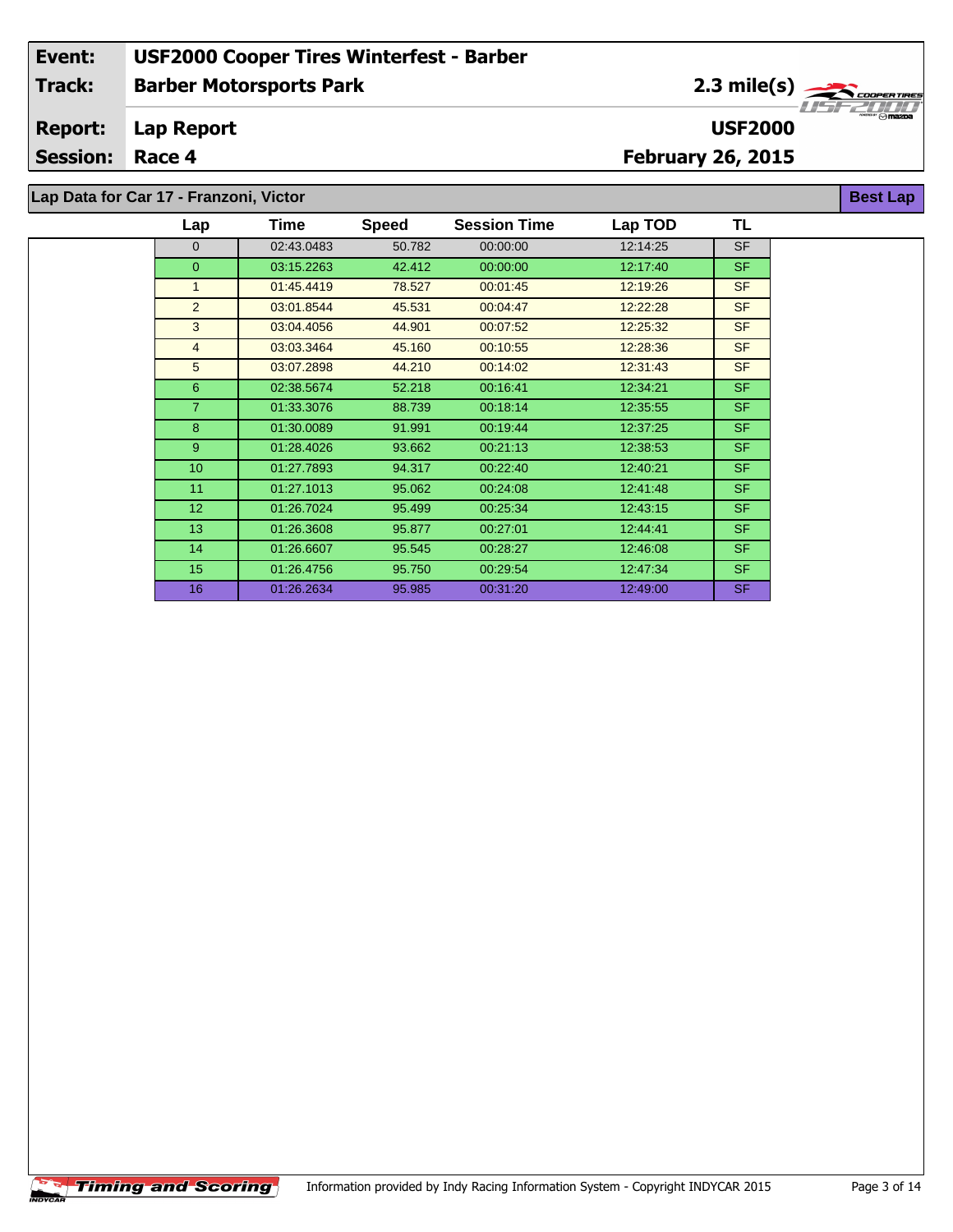2.3 mile(s)

**USF2000**

**Best Lap**

#### **Lap Report Report:**

**Session: Race 4**

## **February 26, 2015**

**Lap Data for Car 2 - Jamin, Nico**

| Lap            | Time       | <b>Speed</b> | <b>Session Time</b> | Lap TOD  | TL        |
|----------------|------------|--------------|---------------------|----------|-----------|
| $\mathbf{0}$   | 02:42.4641 | 50.965       | 00:00:00            | 12:14:26 | <b>SF</b> |
| $\overline{0}$ | 03:15.0573 | 42.449       | 00:00:00            | 12.17:41 | <b>SF</b> |
| $\mathbf{1}$   | 01:46.3505 | 77.856       | 00:01:47            | 12:19:27 | <b>SF</b> |
| $\overline{2}$ | 03:01.6811 | 45.574       | 00:04:48            | 12:22:29 | <b>SF</b> |
| 3              | 03:04.3368 | 44.918       | 00:07:53            | 12:25:33 | <b>SF</b> |
| $\overline{4}$ | 03:02.7516 | 45.307       | 00:10:56            | 12:28:36 | <b>SF</b> |
| 5              | 03:07.5832 | 44.140       | 00:14:03            | 12:31:44 | <b>SF</b> |
| 6              | 02:38.2143 | 52.334       | 00:16:41            | 12:34:22 | SF.       |
| $\overline{7}$ | 01:34.5002 | 87.619       | 00:18:16            | 12:35:56 | SF.       |
| 8              | 01:31.9155 | 90.083       | 00:19:48            | 12:37:28 | <b>SF</b> |
| $9^{\circ}$    | 01:30.1009 | 91.897       | 00:21:18            | 12:38:58 | <b>SF</b> |
| 10             | 01:28.9034 | 93.135       | 00:22:47            | 12:40:27 | SF.       |
| 11             | 01:28.7196 | 93.328       | 00:24:15            | 12:41:56 | <b>SF</b> |
| 12             | 01:27.5597 | 94.564       | 00:25:43            | 12:43:23 | <b>SF</b> |
| 13             | 01:27.5736 | 94.549       | 00:27:11            | 12:44:51 | <b>SF</b> |
| 14             | 01:29.1403 | 92.887       | 00:28:40            | 12:46:20 | <b>SF</b> |
| 15             | 01:27.6393 | 94.478       | 00:30:07            | 12:47:48 | SF.       |
| 16             | 01:28.4576 | 93.604       | 00:31:36            | 12:49:16 | <b>SF</b> |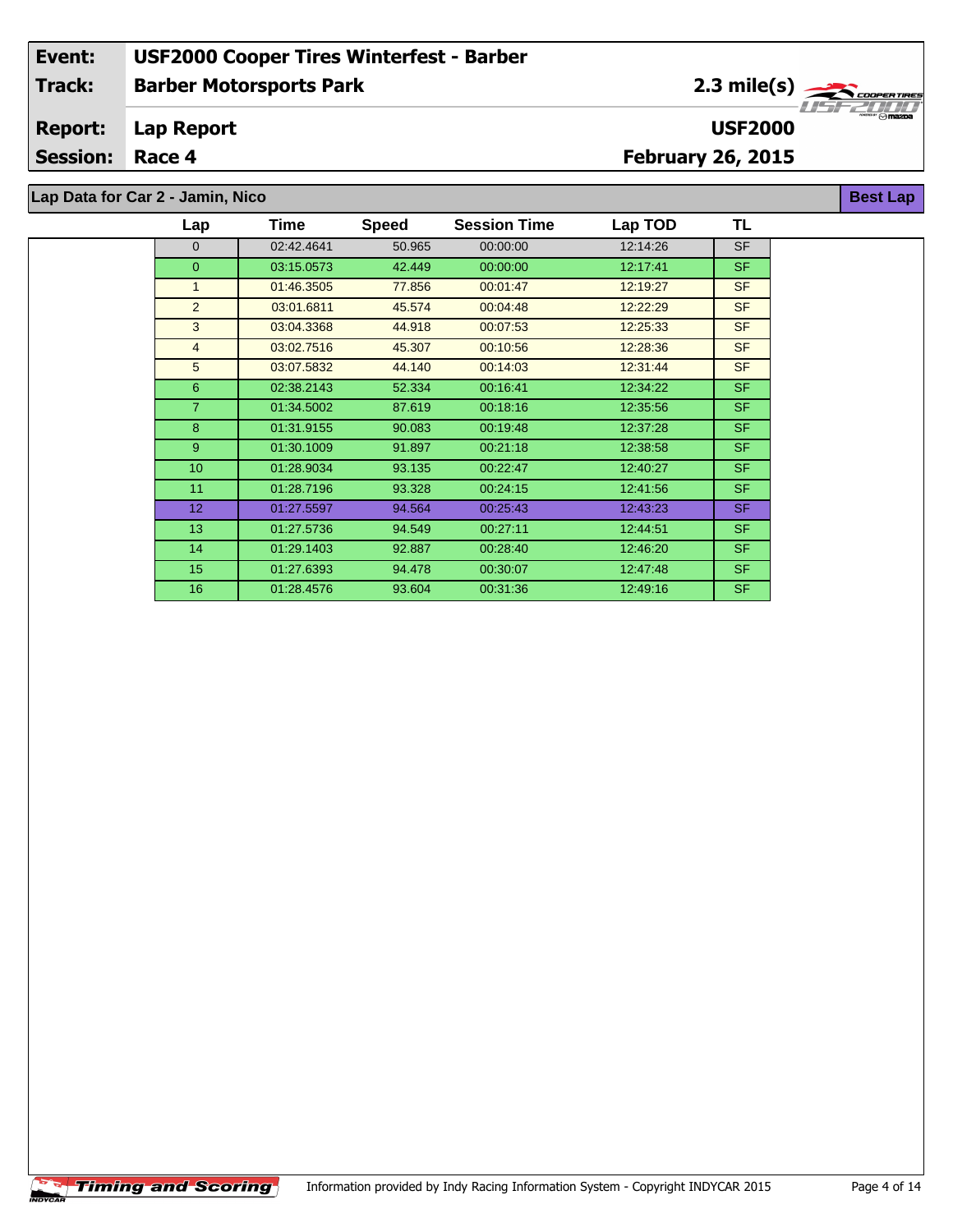2.3 mile(s)

**USF2000**

**Best Lap**

#### **Lap Report Report:**

**Session: Race 4**

## **February 26, 2015**

**Lap Data for Car 22 - Eidson, Jake**

| Lap             | Time       | <b>Speed</b> | <b>Session Time</b> | Lap TOD  | TL        |
|-----------------|------------|--------------|---------------------|----------|-----------|
| $\Omega$        | 02:42.5535 | 50.937       | 00:00:00            | 12:14:26 | <b>SF</b> |
| $\overline{0}$  | 03:14.5836 | 42.552       | 00:00:01            | 12:17:41 | SF.       |
| $\mathbf{1}$    | 01:46.9408 | 77.426       | 00:01:47            | 12:19:28 | <b>SF</b> |
| 2               | 03:01.3701 | 45.653       | 00:04:49            | 12:22:29 | <b>SF</b> |
| 3               | 03:04.4491 | 44.890       | 00:07:53            | 12:25:34 | <b>SF</b> |
| $\overline{4}$  | 03:02.9430 | 45.260       | 00:10:56            | 12:28:37 | <b>SF</b> |
| 5               | 03:07.5364 | 44.151       | 00:14:04            | 12:31:44 | <b>SF</b> |
| 6               | 02:37.6776 | 52.512       | 00:16:41            | 12:34:22 | SF.       |
| $\overline{7}$  | 01:33.5687 | 88.491       | 00:18:15            | 12:35:55 | SF.       |
| 8               | 01:30.6697 | 91.320       | 00:19:46            | 12:37:26 | SF.       |
| 9               | 01:28.8743 | 93.165       | 00:21:15            | 12:38:55 | SF.       |
| 10              | 01:27.7210 | 94.390       | 00:22:42            | 12:40:23 | SF.       |
| 11              | 01:26.8840 | 95.299       | 00:24:09            | 12:41:50 | SF.       |
| 12 <sup>2</sup> | 01:25.8878 | 96.405       | 00:25:35            | 12:43:16 | SF.       |
| 13              | 01:26.1643 | 96.095       | 00:27:01            | 12:44:42 | SF.       |
| 14              | 01:26.2212 | 96.032       | 00:28:27            | 12:46:08 | SF.       |
| 15              | 01:26.6199 | 95.590       | 00:29:54            | 12:47:35 | SF.       |
| 16              | 01:26.3638 | 95.874       | 00:31:20            | 12:49:01 | SF.       |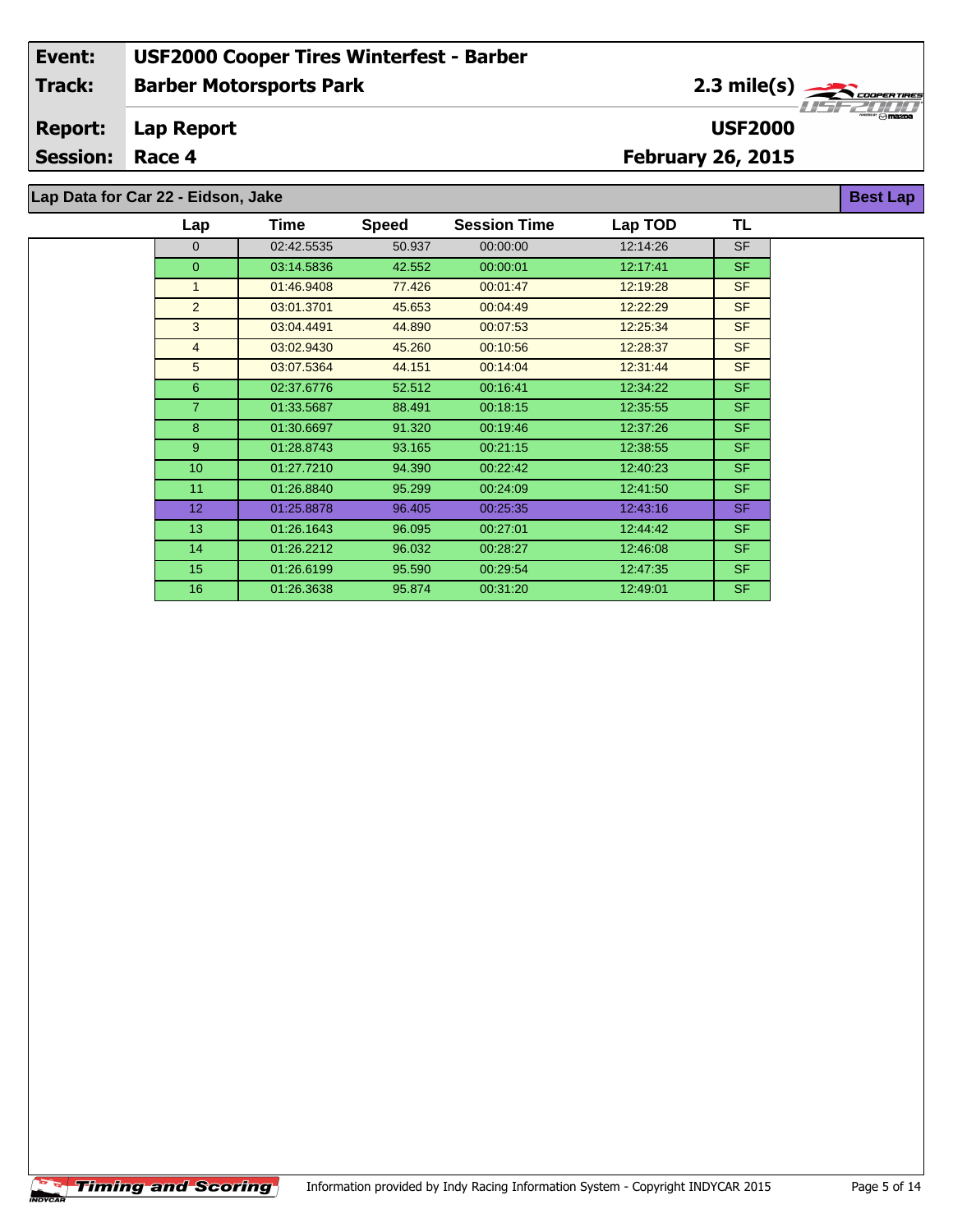| Event:          | <b>USF2000 Cooper Tires Winterfest - Barber</b> |                          |           |
|-----------------|-------------------------------------------------|--------------------------|-----------|
| Track:          | <b>Barber Motorsports Park</b>                  | 2.3 mile(s)              |           |
| <b>Report:</b>  | Lap Report                                      | <b>USF2000</b>           | ®" ⊙mazna |
| <b>Session:</b> | Race 4                                          | <b>February 26, 2015</b> |           |
|                 |                                                 |                          |           |

**Lap Data for Car 3 - Telitz, Aaron**

| Lap Data for Car 3 - Telltz, Aaron<br><b>Best Lap</b> |             |             |              |                     |          |           |  |  |
|-------------------------------------------------------|-------------|-------------|--------------|---------------------|----------|-----------|--|--|
|                                                       | Lap         | <b>Time</b> | <b>Speed</b> | <b>Session Time</b> | Lap TOD  | <b>TL</b> |  |  |
|                                                       | $\mathbf 0$ | 02:42.2284  | 51.039       | 00:00:00            | 12:14:27 | SF        |  |  |
|                                                       | $\mathbf 0$ | 03:13.9636  | 42.688       | 00:00:01            | 12:17:41 | SF        |  |  |
|                                                       |             |             |              |                     |          |           |  |  |
|                                                       |             |             |              |                     |          |           |  |  |
|                                                       |             |             |              |                     |          |           |  |  |
|                                                       |             |             |              |                     |          |           |  |  |
|                                                       |             |             |              |                     |          |           |  |  |
|                                                       |             |             |              |                     |          |           |  |  |
|                                                       |             |             |              |                     |          |           |  |  |
|                                                       |             |             |              |                     |          |           |  |  |
|                                                       |             |             |              |                     |          |           |  |  |
|                                                       |             |             |              |                     |          |           |  |  |
|                                                       |             |             |              |                     |          |           |  |  |
|                                                       |             |             |              |                     |          |           |  |  |
|                                                       |             |             |              |                     |          |           |  |  |
|                                                       |             |             |              |                     |          |           |  |  |
|                                                       |             |             |              |                     |          |           |  |  |
|                                                       |             |             |              |                     |          |           |  |  |
|                                                       |             |             |              |                     |          |           |  |  |
|                                                       |             |             |              |                     |          |           |  |  |
|                                                       |             |             |              |                     |          |           |  |  |
|                                                       |             |             |              |                     |          |           |  |  |
|                                                       |             |             |              |                     |          |           |  |  |
|                                                       |             |             |              |                     |          |           |  |  |

**Best Lap**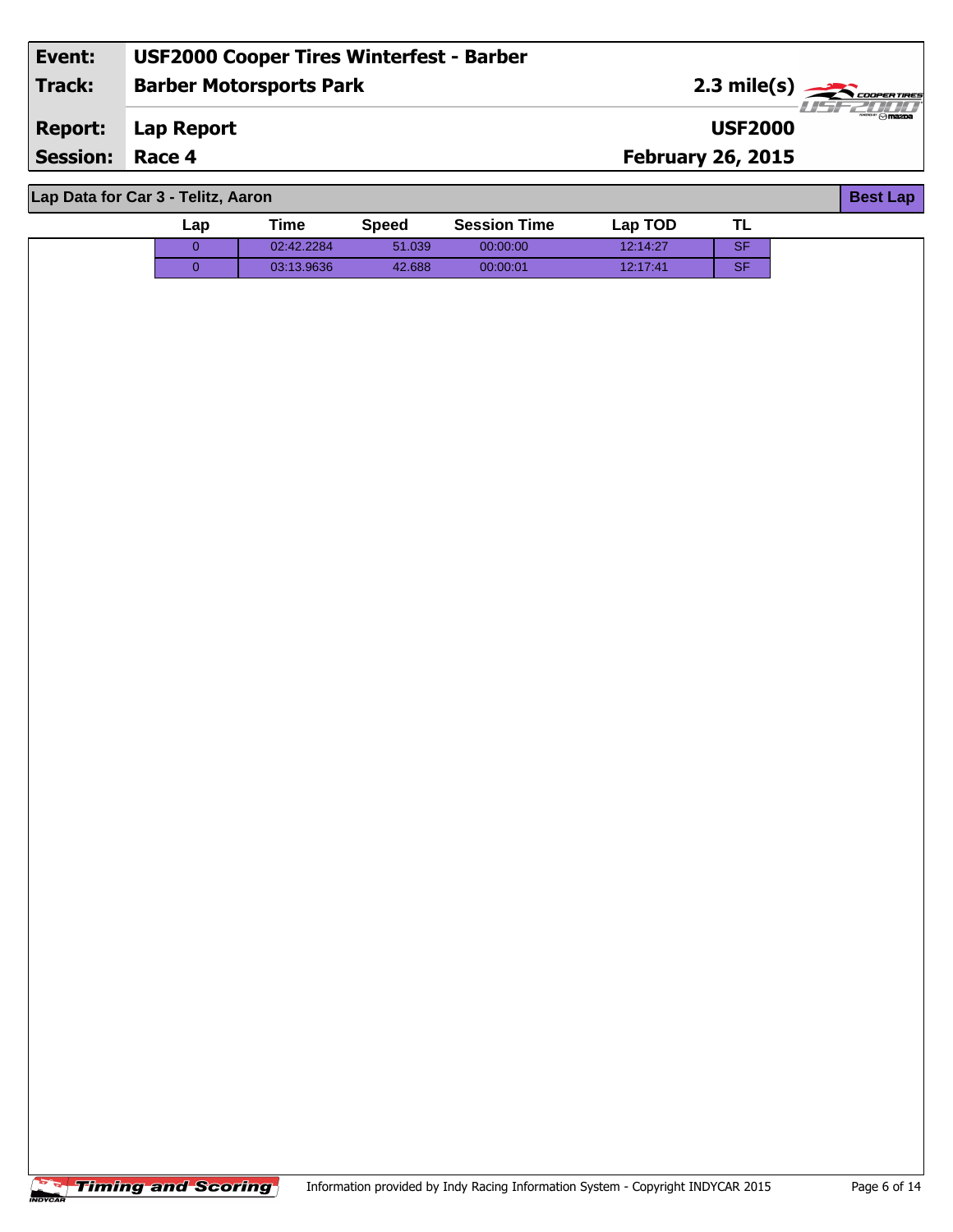2.3 mile(s)

**USF2000**

**Best Lap**

**Lap Report Report:**

**Session: Race 4**

**February 26, 2015**

**Lap Data for Car 33 - Martin, Anthony (R)**

| Lap            | Time       | <b>Speed</b> | <b>Session Time</b> | Lap TOD  | TL        |
|----------------|------------|--------------|---------------------|----------|-----------|
| $\overline{0}$ | 02:40.1538 | 51.700       | 00:00:00            | 12:14:29 | <b>SF</b> |
| $\Omega$       | 03:12.1074 | 43.101       | 00:00:01            | 12:17:42 | <b>SF</b> |
| $\mathbf{1}$   | 01:47.9996 | 76.667       | 00:01:49            | 12:19:30 | <b>SF</b> |
| 2              | 03:01.2498 | 45.683       | 00:04:50            | 12:22:31 | <b>SF</b> |
| 3              | 03:04.0497 | 44.988       | 00:07:54            | 12:25:35 | <b>SF</b> |
| $\overline{4}$ | 03:02.9160 | 45.267       | 00:10:57            | 12:28:38 | <b>SF</b> |
| 5              | 03:07.3866 | 44.187       | 00:14:05            | 12:31:45 | <b>SF</b> |
| 6              | 02:37.5268 | 52.562       | 00:16:42            | 12:34:23 | <b>SF</b> |
| $\overline{7}$ | 01:34.3682 | 87.741       | 00:18:17            | 12:35:57 | <b>SF</b> |
| 8              | 01:31.5628 | 90.430       | 00:19:48            | 12:37:29 | <b>SF</b> |
| 9              | 01:30.4961 | 91.496       | 00:21:19            | 12:38:59 | <b>SF</b> |
| 10             | 01:30.2766 | 91.718       | 00:22:49            | 12:40:29 | <b>SF</b> |
| 11             | 01:30.0672 | 91.931       | 00:24:19            | 12:41:59 | <b>SF</b> |
| 12             | 01:29.7006 | 92.307       | 00:25:49            | 12:43:29 | <b>SF</b> |
| 13             | 01:28.9552 | 93.081       | 00:27:18            | 12:44:58 | <b>SF</b> |
| 14             | 01:28.6816 | 93.368       | 00:28:46            | 12:46:27 | <b>SF</b> |
| 15             | 01:30.3588 | 91.635       | 00:30:17            | 12:47:57 | <b>SF</b> |
| 16             | 01:28.4021 | 93.663       | 00:31:45            | 12:49:26 | <b>SF</b> |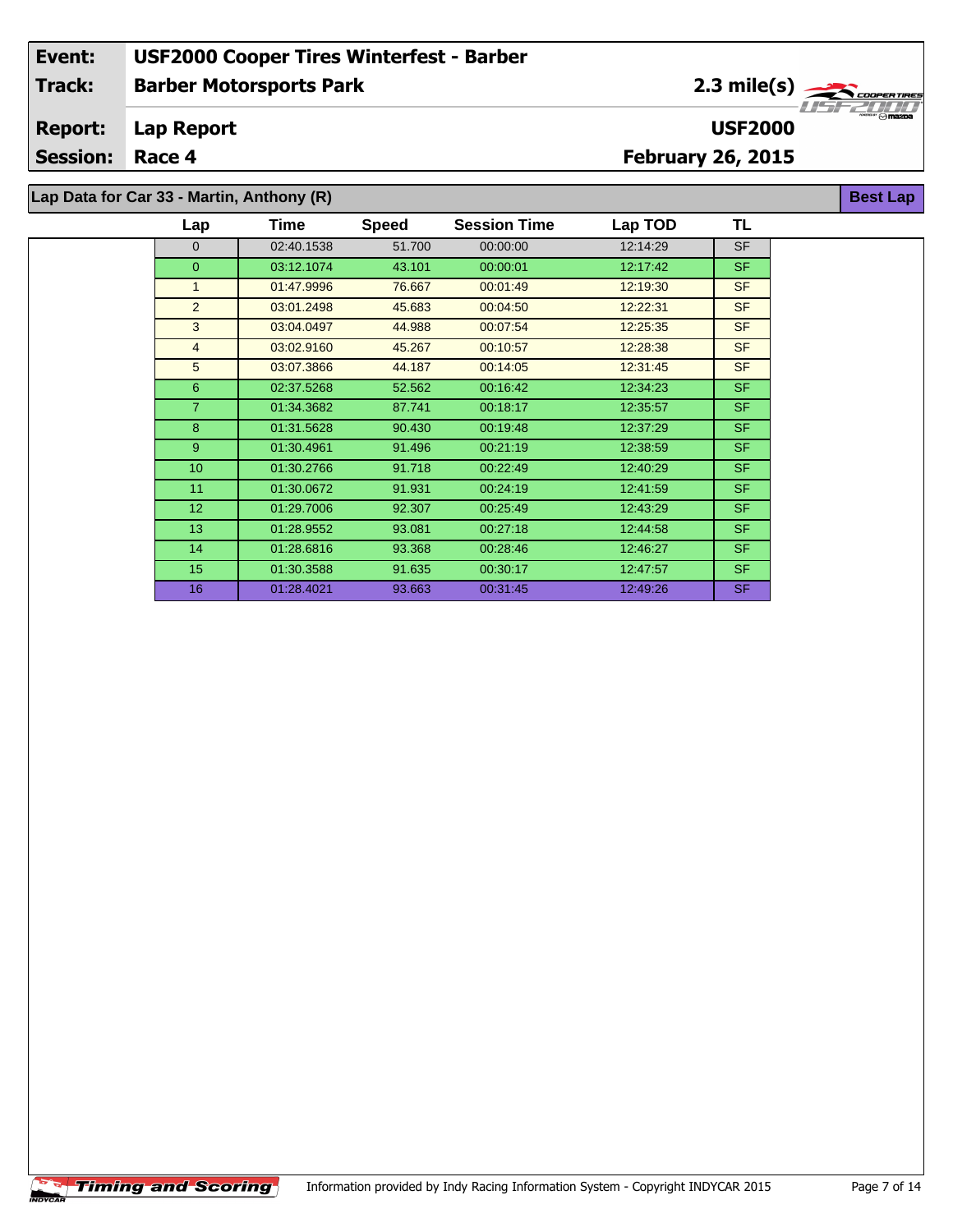2.3 mile(s)

**USF2000**

**Best Lap**

#### **Lap Report Report:**

**Session: Race 4**

## **February 26, 2015**

**Lap Data for Car 6 - Hanratty, Max (R)**

| Lap              | Time       | <b>Speed</b> | <b>Session Time</b> | Lap TOD  | TL        |
|------------------|------------|--------------|---------------------|----------|-----------|
| $\mathbf{0}$     | 02:36.6008 | 52.873       | 00:00:00            | 12:14:33 | <b>SF</b> |
| $\overline{0}$   | 03:10.2745 | 43.516       | 00:00:03            | 12:17:43 | <b>SF</b> |
| $\mathbf{1}$     | 01:56.1633 | 71.279       | 00:01:59            | 12:19:39 | <b>SF</b> |
| 2                | 02:55.2727 | 47.241       | 00:04:54            | 12:22:34 | <b>SF</b> |
| 3                | 03:03.1921 | 45.198       | 00:07:57            | 12:25:38 | <b>SF</b> |
| $\overline{4}$   | 03:03.1516 | 45.208       | 00:11:00            | 12:28:41 | <b>SF</b> |
| 5                | 03:07.6248 | 44.131       | 00:14:08            | 12:31:48 | <b>SF</b> |
| 6                | 02:37.4486 | 52.589       | 00:16:45            | 12:34:26 | <b>SF</b> |
| $\overline{7}$   | 01:43.3705 | 80.100       | 00:18:29            | 12:36:09 | <b>SF</b> |
| 8                | 01:44.6506 | 79.120       | 00:20:13            | 12:37:54 | <b>SF</b> |
| 9                | 01:43.3032 | 80.152       | 00:21:57            | 12:39:37 | <b>SF</b> |
| 10 <sup>10</sup> | 01:42.1999 | 81.018       | 00:23:39            | 12:41:19 | <b>SF</b> |
| 11               | 01:42.2015 | 81.016       | 00:25:21            | 12:43:02 | <b>SF</b> |
| 12 <sup>°</sup>  | 01:41.5710 | 81.519       | 00:27:03            | 12:44:43 | <b>SF</b> |
| 13               | 01:41.3839 | 81.670       | 00:28:44            | 12:46:25 | <b>SF</b> |
| 14               | 01:41.4554 | 81.612       | 00:30:26            | 12:48:06 | <b>SF</b> |
| 15               | 01:39.6522 | 83.089       | 00:32:05            | 12:49:46 | <b>SF</b> |

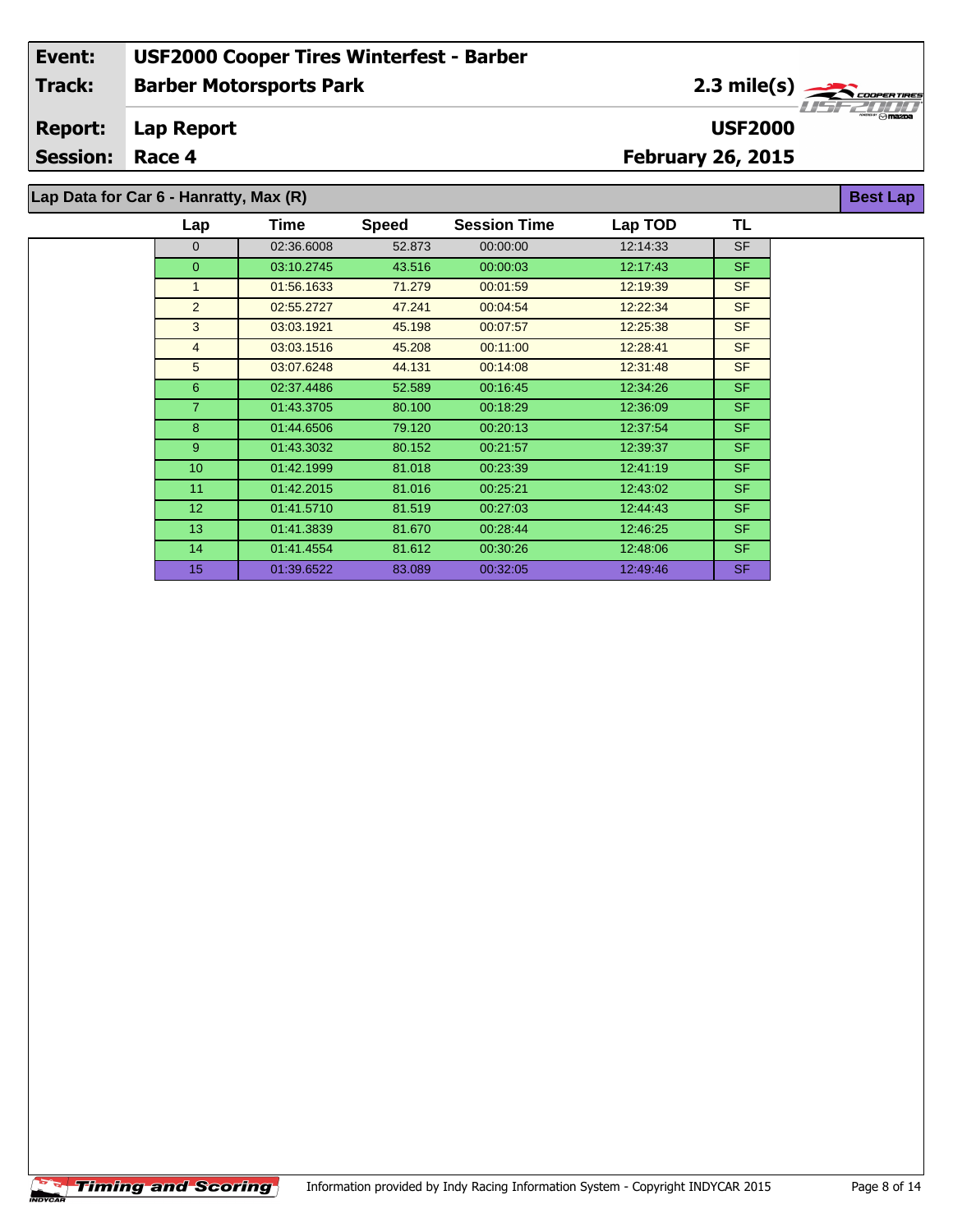2.3 mile(s)

**USF2000**

**Best Lap**

**Lap Report Report:**

**Session: Race 4**

**February 26, 2015**

**Lap Data for Car 80 - Thompson, Parker (R)**

| Lap            | Time       | <b>Speed</b> | <b>Session Time</b> | Lap TOD  | TL        |
|----------------|------------|--------------|---------------------|----------|-----------|
| $\Omega$       | 02:40.8625 | 51.473       | 00:00:00            | 12:14:28 | <b>SF</b> |
| $\Omega$       | 03:13.7172 | 42.743       | 00:00:01            | 12:17:41 | <b>SF</b> |
| $\mathbf{1}$   | 01:47.1801 | 77.253       | 00:01:48            | 12:19:28 | <b>SF</b> |
| $\overline{2}$ | 03:01.5136 | 45.616       | 00:04:49            | 12:22:30 | <b>SF</b> |
| 3              | 03:04.1847 | 44.955       | 00:07:54            | 12:25:34 | <b>SF</b> |
| $\overline{4}$ | 03:02.9264 | 45.264       | 00:10:57            | 12:28:37 | <b>SF</b> |
| 5              | 03:07.5811 | 44.141       | 00:14:04            | 12:31:45 | <b>SF</b> |
| 6              | 02:37.6560 | 52.519       | 00:16:42            | 12:34:22 | <b>SF</b> |
| $\overline{7}$ | 01:36.0507 | 86.204       | 00:18:18            | 12:35:58 | <b>SF</b> |
| 8              | 01:33.5393 | 88.519       | 00:19:51            | 12:37:32 | <b>SF</b> |
| 9              | 01:31.6682 | 90.326       | 00:21:23            | 12:39:04 | <b>SF</b> |
| 10             | 01:31.4630 | 90.528       | 00:22:55            | 12:40:35 | <b>SF</b> |
| 11             | 01:31.3492 | 90.641       | 00:24:26            | 12:42:06 | <b>SF</b> |
| 12             | 01:30.7951 | 91.194       | 00:25:57            | 12:43:37 | <b>SF</b> |
| 13             | 01:29.8950 | 92.107       | 00:27:27            | 12:45:07 | <b>SF</b> |
| 14             | 01:30.1398 | 91.857       | 00:28:57            | 12:46:37 | <b>SF</b> |
| 15             | 01:30.0905 | 91.908       | 00:30:27            | 12:48:07 | <b>SF</b> |
| 16             | 01:30.5870 | 91.404       | 00:31:57            | 12:49:38 | <b>SF</b> |

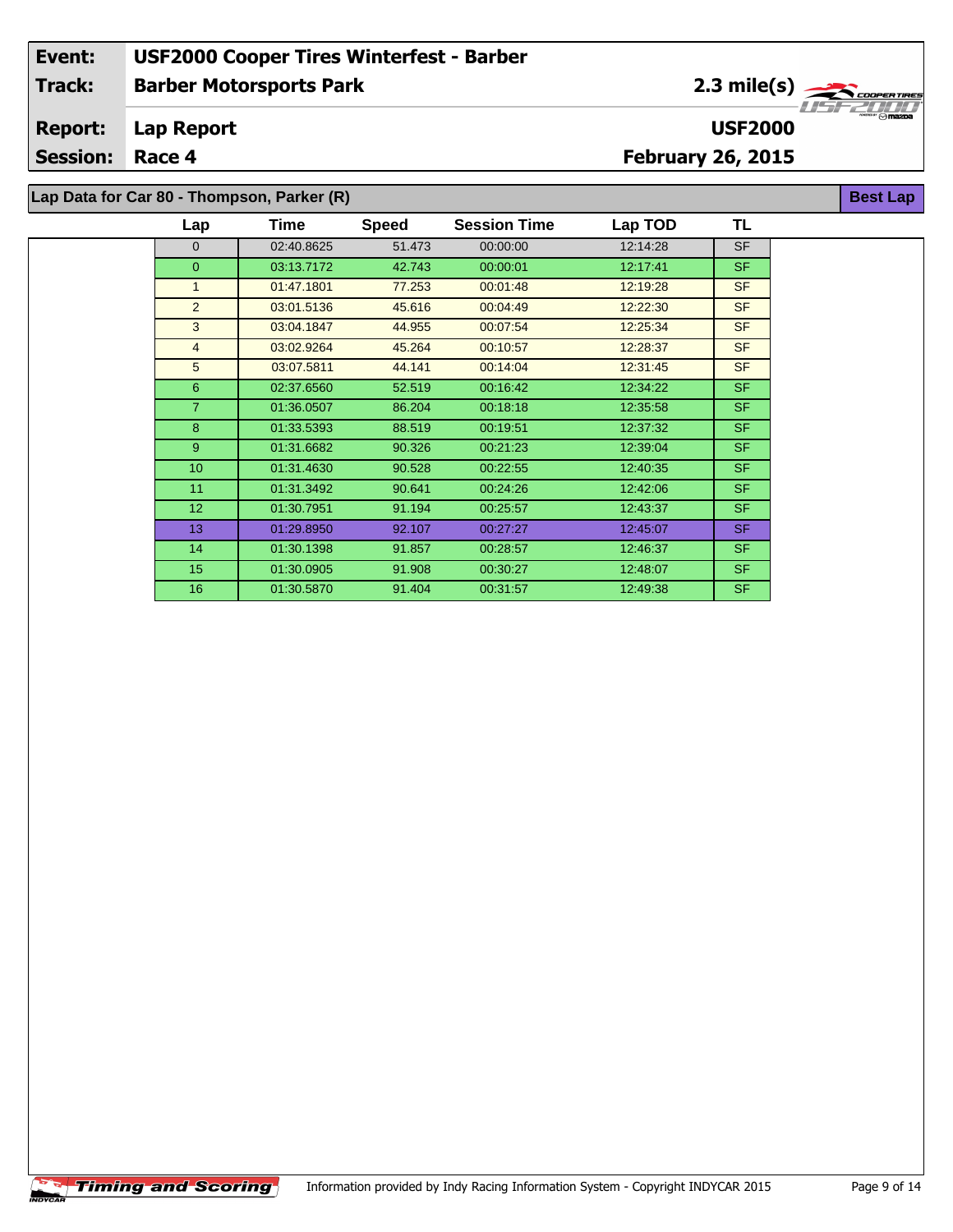2.3 mile(s)

**USF2000**

**Best Lap**

#### **Lap Report Report:**

**Session: Race 4**

## **February 26, 2015**

**Lap Data for Car 81 - Agren, Ayla (R)**

| Lap              | Time       | <b>Speed</b> | <b>Session Time</b> | Lap TOD  | TL        |
|------------------|------------|--------------|---------------------|----------|-----------|
| 0                | 02:36.6435 | 52.859       | 00:00:00            | 12:14:32 | <b>SF</b> |
| 0                | 03:10.7806 | 43.401       | 00:00:02            | 12:17:43 | <b>SF</b> |
| $\mathbf{1}$     | 01:52.1500 | 73.830       | 00:01:54            | 12:19:35 | <b>SF</b> |
| 2                | 02:58.4759 | 46.393       | 00:04:53            | 12:22:33 | <b>SF</b> |
| 3                | 03:03.7357 | 45.065       | 00:07:56            | 12:25:37 | <b>SF</b> |
| $\overline{4}$   | 03:02.9087 | 45.268       | 00:10:59            | 12:28:40 | <b>SF</b> |
| 5                | 03:07.6036 | 44.136       | 00:14:07            | 12:31:47 | <b>SF</b> |
| 6                | 02:37.9136 | 52.434       | 00:16:45            | 12:34:25 | SF.       |
| $\overline{7}$   | 01:43.0897 | 80.318       | 00:18:28            | 12:36:08 | <b>SF</b> |
| 8                | 01:42.0954 | 81.101       | 00:20:10            | 12:37:51 | SF.       |
| 9                | 01:40.8498 | 82.102       | 00:21:51            | 12:39:31 | <b>SF</b> |
| 10 <sup>10</sup> | 01:38.9943 | 83.641       | 00:23:30            | 12:41:10 | SF.       |
| 11               | 01:40.4193 | 82.454       | 00:25:10            | 12:42:51 | <b>SF</b> |
| 12 <sup>°</sup>  | 01:38.9332 | 83.693       | 00:26:49            | 12:44:30 | <b>SF</b> |
| 13 <sup>°</sup>  | 01:38.2357 | 84.287       | 00:28:28            | 12:46:08 | SF.       |
| 14               | 01:37.3491 | 85.055       | 00:30:05            | 12:47:45 | SF.       |
| 15               | 01:36.9535 | 85.402       | 00:31:42            | 12:49:22 | <b>SF</b> |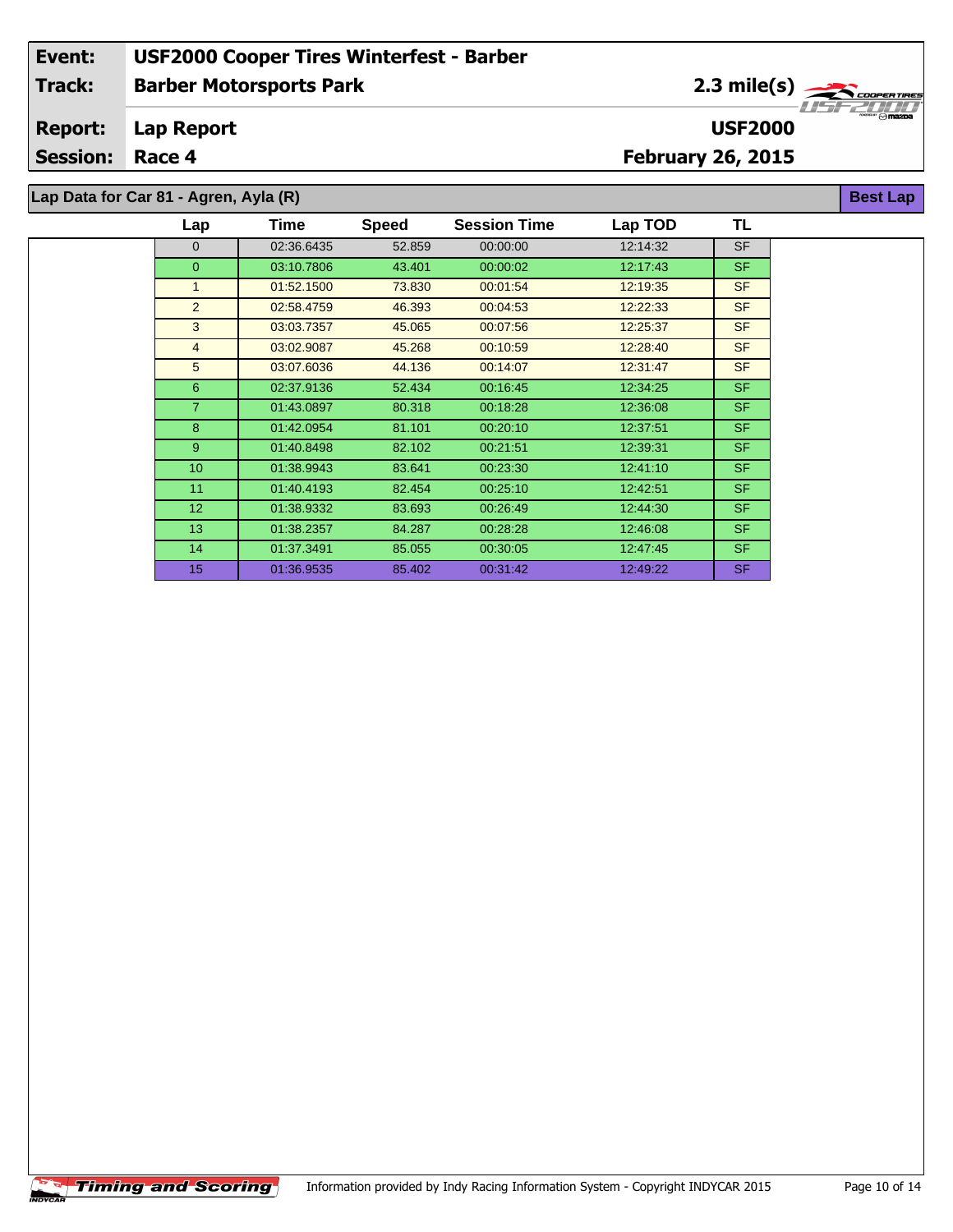2.3 mile(s)

**USF2000**

**Best Lap**

#### **Lap Report Report:**

**Session: Race 4**

## **February 26, 2015**

**Lap Data for Car 82 - Gabin, Luke (R)**

| Lap             | <b>Time</b> | <b>Speed</b> | <b>Session Time</b> | Lap TOD  | TL         |  |
|-----------------|-------------|--------------|---------------------|----------|------------|--|
| $\Omega$        | 02:38.3952  | 52.274       | 00:00:00            | 12:14:29 | <b>SF</b>  |  |
| $\Omega$        | 03:13.1459  | 42.869       | 00:00:01            | 12:17:42 | <b>SF</b>  |  |
| 1               | 15:04.0901  | 9.158        | 00:15:05            | 12:32:46 | <b>SFP</b> |  |
| $\overline{2}$  | 01:47.6372  | 76.925       | 00:16:53            | 12:34:34 | <b>SF</b>  |  |
| 3               | 01:41.9724  | 81.198       | 00:18:35            | 12:36:16 | <b>SF</b>  |  |
| $\overline{4}$  | 01:38.9748  | 83.658       | 00:20:14            | 12:37:55 | <b>SF</b>  |  |
| 5               | 01:39.3198  | 83.367       | 00:21:53            | 12:39:34 | <b>SF</b>  |  |
| 6               | 01:37.1995  | 85.186       | 00:23:31            | 12:41:11 | <b>SF</b>  |  |
| $\overline{7}$  | 01:35.4686  | 86.730       | 00:25:06            | 12:42:47 | SF.        |  |
| 8               | 01:31.9637  | 90.036       | 00:26:38            | 12:44:19 | <b>SF</b>  |  |
| 9               | 01:30.8131  | 91.176       | 00:28:09            | 12:45:49 | <b>SF</b>  |  |
| 10              | 01:30.7174  | 91.272       | 00:29:40            | 12:47:20 | <b>SF</b>  |  |
| 11              | 01:30.1077  | 91.890       | 00:31:010           | 12:48:50 | <b>SF</b>  |  |
| 12 <sup>2</sup> | 01:29.9142  | 92.088       | 00:32:40            | 12:50:20 | <b>SF</b>  |  |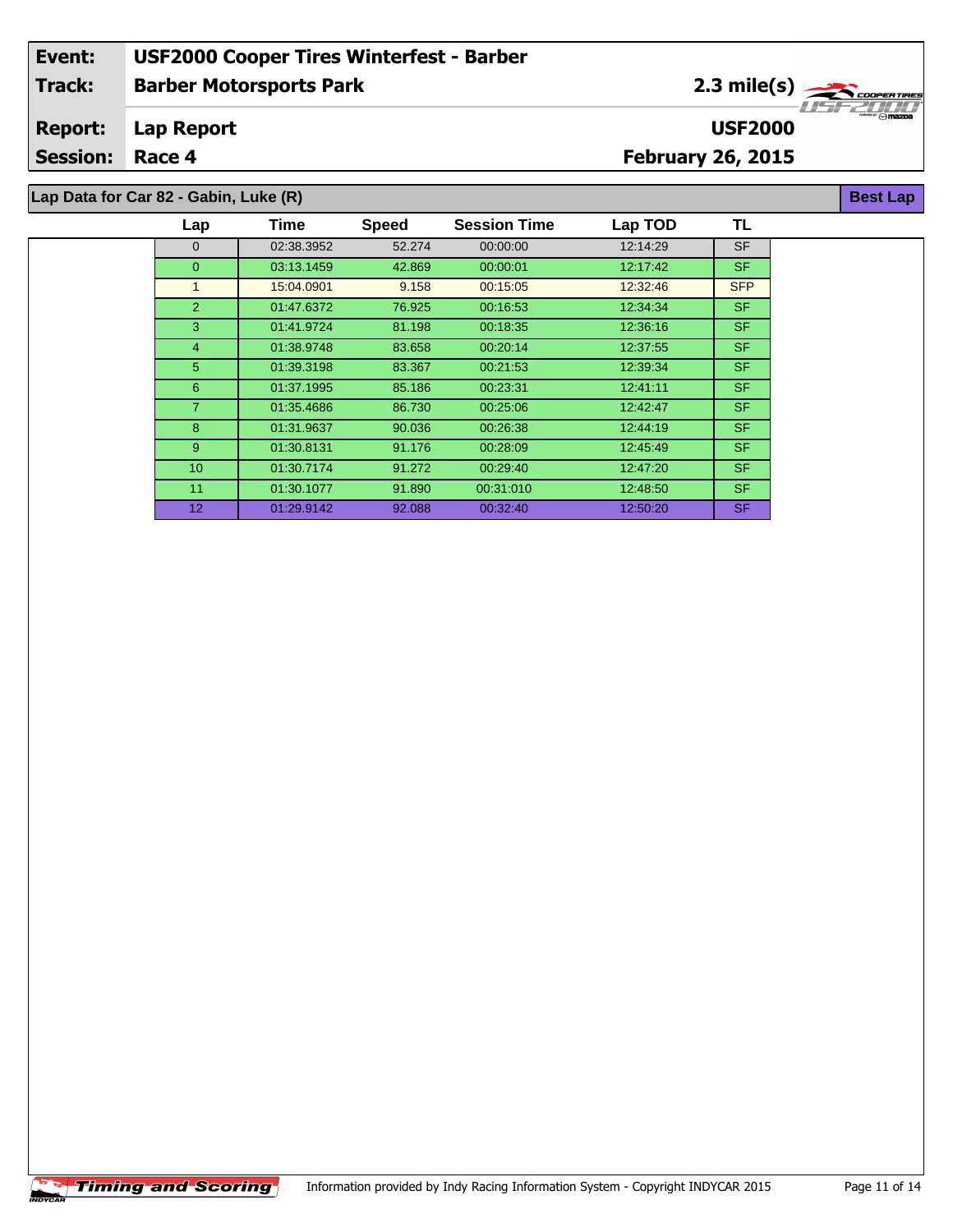#### **Lap Report Report:**

**Session: Race 4**

# **February 26, 2015**

**Lap Data for Car 83 - Rickards, Garth (R)**

| Lap             | Time       | <b>Speed</b> | <b>Session Time</b> | Lap TOD  | TL        |
|-----------------|------------|--------------|---------------------|----------|-----------|
| $\Omega$        | 02:40.0431 | 51.736       | 00:00:00            | 12:14:31 | <b>SF</b> |
| $\overline{0}$  | 03:11.1021 | 43.328       | 00:00:02            | 12:17:42 | <b>SF</b> |
| $\mathbf{1}$    | 01:49.2061 | 75.820       | 00:01:51            | 12:19:32 | <b>SF</b> |
| $\overline{2}$  | 03:00.7157 | 45.818       | 00:04:52            | 12:22:32 | <b>SF</b> |
| 3               | 03:03.8252 | 45.043       | 00:07:56            | 12:25:36 | <b>SF</b> |
| $\overline{4}$  | 03:02.8612 | 45.280       | 00:10:58            | 12:28:39 | <b>SF</b> |
| 5               | 03:07.4642 | 44.168       | 00:14:06            | 12:31:46 | <b>SF</b> |
| 6               | 02:37.9484 | 52.422       | 00:16:44            | 12:34:24 | <b>SF</b> |
| $\overline{7}$  | 01:39.1723 | 83.491       | 00:18:23            | 12:36:04 | <b>SF</b> |
| 8               | 01:38.2143 | 84.305       | 00:20:01            | 12:37:42 | <b>SF</b> |
| 9               | 01:36.1073 | 86.154       | 00:21:37            | 12:39:18 | <b>SF</b> |
| 10 <sup>1</sup> | 01:35.1305 | 87.038       | 00:23:13            | 12:40:53 | <b>SF</b> |
| 11              | 01:34.3419 | 87.766       | 00:24:47            | 12:42:27 | <b>SF</b> |
| 12 <sup>2</sup> | 01:34.7243 | 87.412       | 00:26:22            | 12:44:02 | <b>SF</b> |
| 13              | 01:35.4237 | 86.771       | 00:27:57            | 12:45:37 | <b>SF</b> |
| 14              | 01:33.6855 | 88.381       | 00:29:31            | 12:47:11 | <b>SF</b> |
| 15              | 01:32.2097 | 89.795       | 00:31:03            | 12:48:43 | <b>SF</b> |
| 16              | 01:32.2349 | 89.771       | 00:32:35            | 12:50:16 | <b>SF</b> |



**Best Lap**

**USF2000**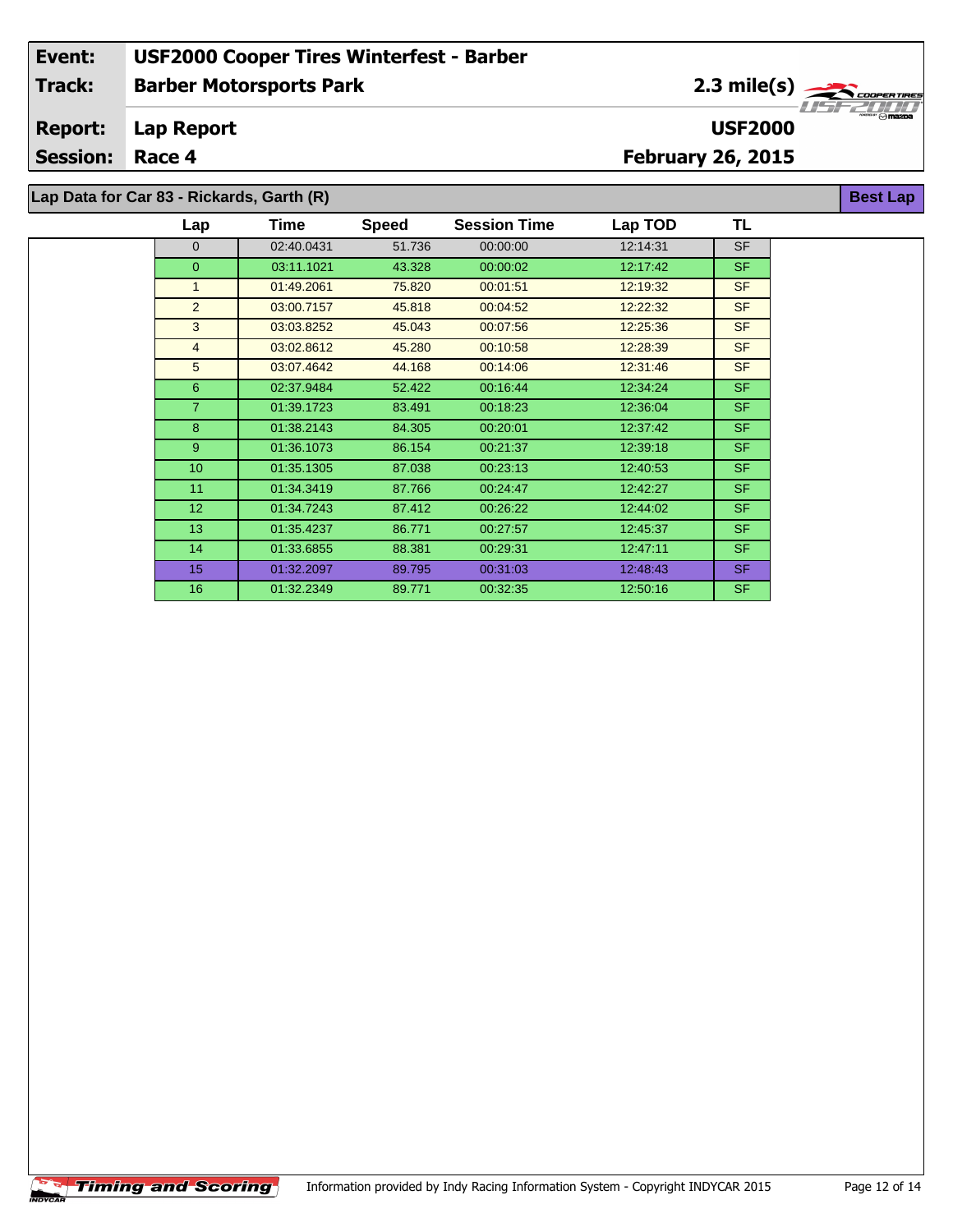2.3 mile(s)

**USF2000**

**Best Lap**

#### **Lap Report Report:**

**Session: Race 4**

## **February 26, 2015**

**Lap Data for Car 84 - Lastochkin, Nikita (R)**

| Lap             | Time       | <b>Speed</b> | <b>Session Time</b> | Lap TOD  | TL         |
|-----------------|------------|--------------|---------------------|----------|------------|
| $\Omega$        | 02:39.1170 | 52.037       | 00:00:00            | 12:14:30 | <b>SF</b>  |
| $\overline{0}$  | 03:11.8711 | 43.154       | 00:00:02            | 12:17:42 | <b>SF</b>  |
| 1               | 09:15.5934 | 14.903       | 00:09:17            | 12:26:58 | <b>SFP</b> |
| 2               | 02:39.6177 | 51.874       | 00:11:57            | 12:29:37 | <b>SFP</b> |
| 3               | 02:13.2721 | 62.129       | 00:14:10            | 12:31:51 | <b>SF</b>  |
| $\overline{4}$  | 02:41.7937 | 51.176       | 00:16:52            | 12:34:32 | <b>SF</b>  |
| 5               | 01:40.4305 | 82.445       | 00:18:32            | 12:36:13 | <b>SF</b>  |
| 6               | 01:41.2197 | 81.802       | 00:20:14            | 12:37:54 | <b>SF</b>  |
| $\overline{7}$  | 01:40.6311 | 82.281       | 00:21:54            | 12:39:35 | <b>SF</b>  |
| 8               | 01:36.5915 | 85.722       | 00:23:31            | 12:41:11 | <b>SF</b>  |
| 9               | 01:37.0259 | 85.338       | 00:25:08            | 12.42.48 | <b>SF</b>  |
| 10              | 01:35.1995 | 86.975       | 00:26:43            | 12:44:23 | <b>SF</b>  |
| 11              | 01:33.9944 | 88.090       | 00:28:17            | 12:45:57 | <b>SF</b>  |
| 12 <sup>°</sup> | 01:33.0011 | 89.031       | 00:29:50            | 12:47:30 | <b>SF</b>  |
| 13              | 01:36.6861 | 85.638       | 00:31:27            | 12:49:07 | <b>SF</b>  |